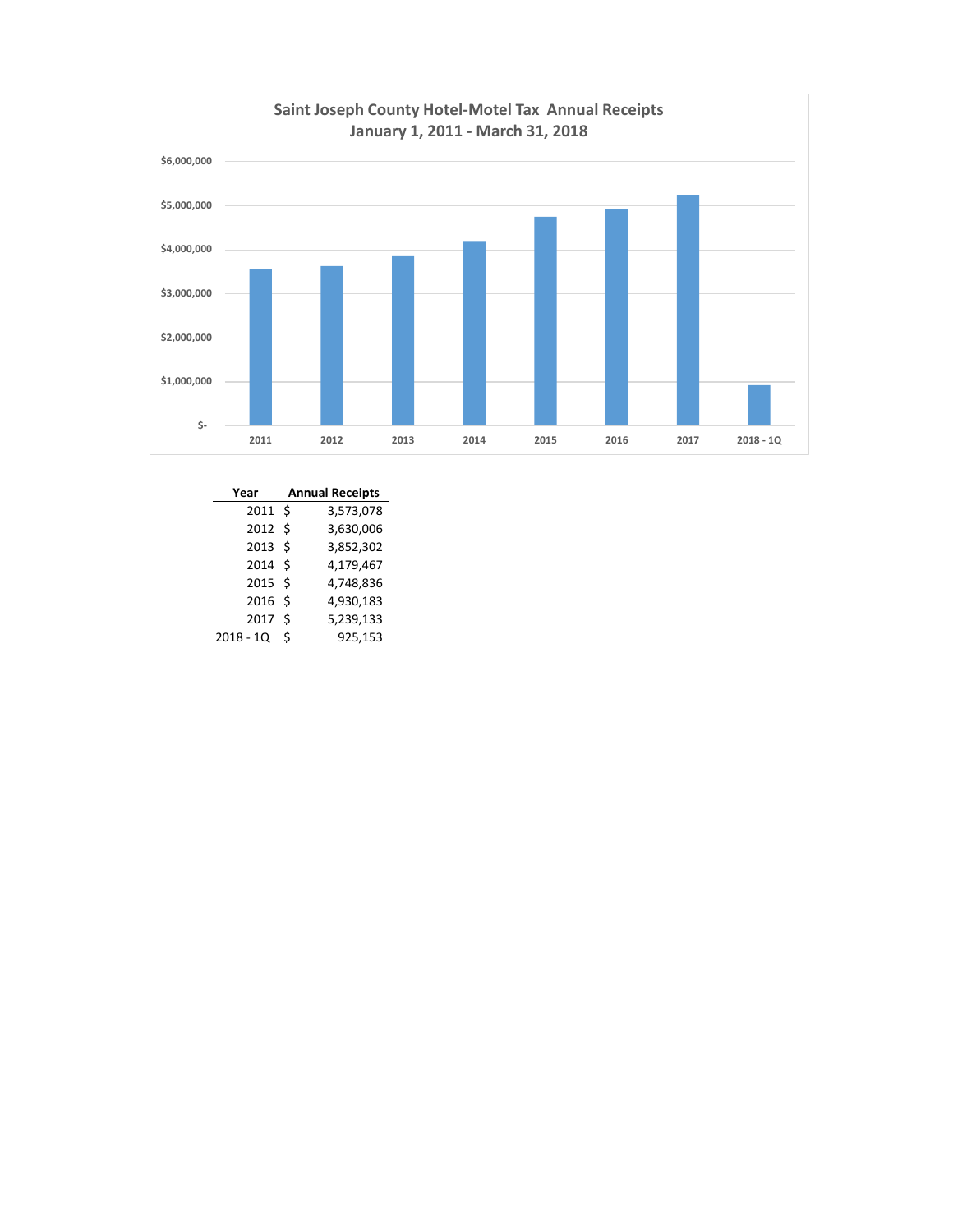

| Quarter |          | <b>Receipts</b> |
|---------|----------|-----------------|
| 1Q 2011 | \$       | 606,653         |
| 2Q 2011 | \$       | 707,192         |
| 3Q 2011 |          | 1,032,047       |
| 4Q 2011 |          | 1,227,186       |
| 1Q 2012 |          | 604,220         |
| 2Q 2012 | やややや ややや | 738,302         |
| 3Q 2012 |          | 1,059,452       |
| 4Q 2012 |          | 1,228,031       |
| 1Q 2013 |          | 663,175         |
| 2Q 2013 |          | 832,788         |
| 3Q 2013 | \$\$\$   | 1,101,939       |
| 4Q 2013 |          | 1,254,399       |
| 1Q 2014 |          | 702,981         |
| 2Q 2014 |          | 880,216         |
| 3Q 2014 | \$\$\$   | 1,200,636       |
| 4Q 2014 |          | 1,395,635       |
| 1Q 2015 |          | 794,069         |
| 2Q 2015 | やなみない    | 1,015,993       |
| 3Q 2015 |          | 1,335,458       |
| 4Q 2015 |          | 1,603,316       |
| 1Q 2016 |          | 835,922         |
| 2Q 2016 |          | 1,066,845       |
| 3Q 2016 | \$       | 1,367,449       |
| 4Q 2016 | \$       | 1,659,967       |
| 1Q 2017 |          | 875,896         |
| 2Q 2017 |          | 1,047,377       |
| 3Q 2017 |          | 1,511,195       |
| 4Q 2017 |          | 1,804,665       |
| 1Q 2018 | \$\$\$\$ | 925,153         |
| 2Q 2018 | \$       |                 |
| 3Q 2018 | \$       |                 |
| 4Q 2018 | \$       |                 |
| Total   | \$       | 31,078,158      |